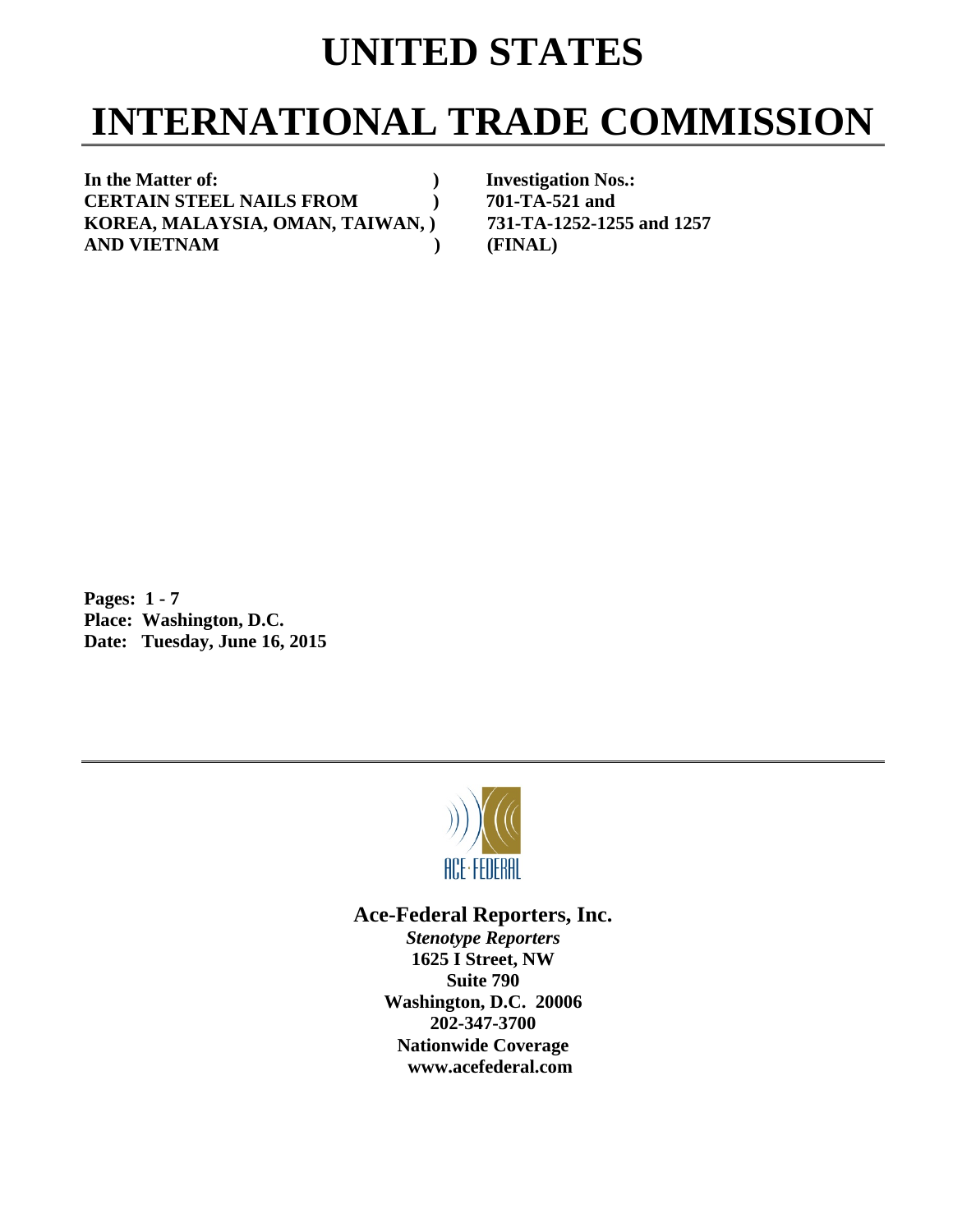1 THE UNITED STATES INTERNATIONAL TRADE COMMISSION 2 3 In the Matter of: (a) Investigation Nos.: 4 CERTAIN STEEL NAILS ) 701-TA-521 and 731-TA-1252-1255 5 FROM KOREA, MALAYSIA,  $\qquad$  ) and 1257 6 OMAN, TAIWAN, AND ) (FINAL) 7 VIETNAM ) 8 9 Tuesday, June 16, 2015 10 Main Hearing Room (Room 101) 11 U.S. International 12 Trade Commission 13 500 E Street, S.W. 14 15 Washington, D.C. 16 17 The meeting, commenced, pursuant to notice, at 18 11:00 a.m., before the Commissioners of the United States 19 International Trade Commission, the Honorable Meredith M. 20 Broadbent, presiding. 21 22 23 24 25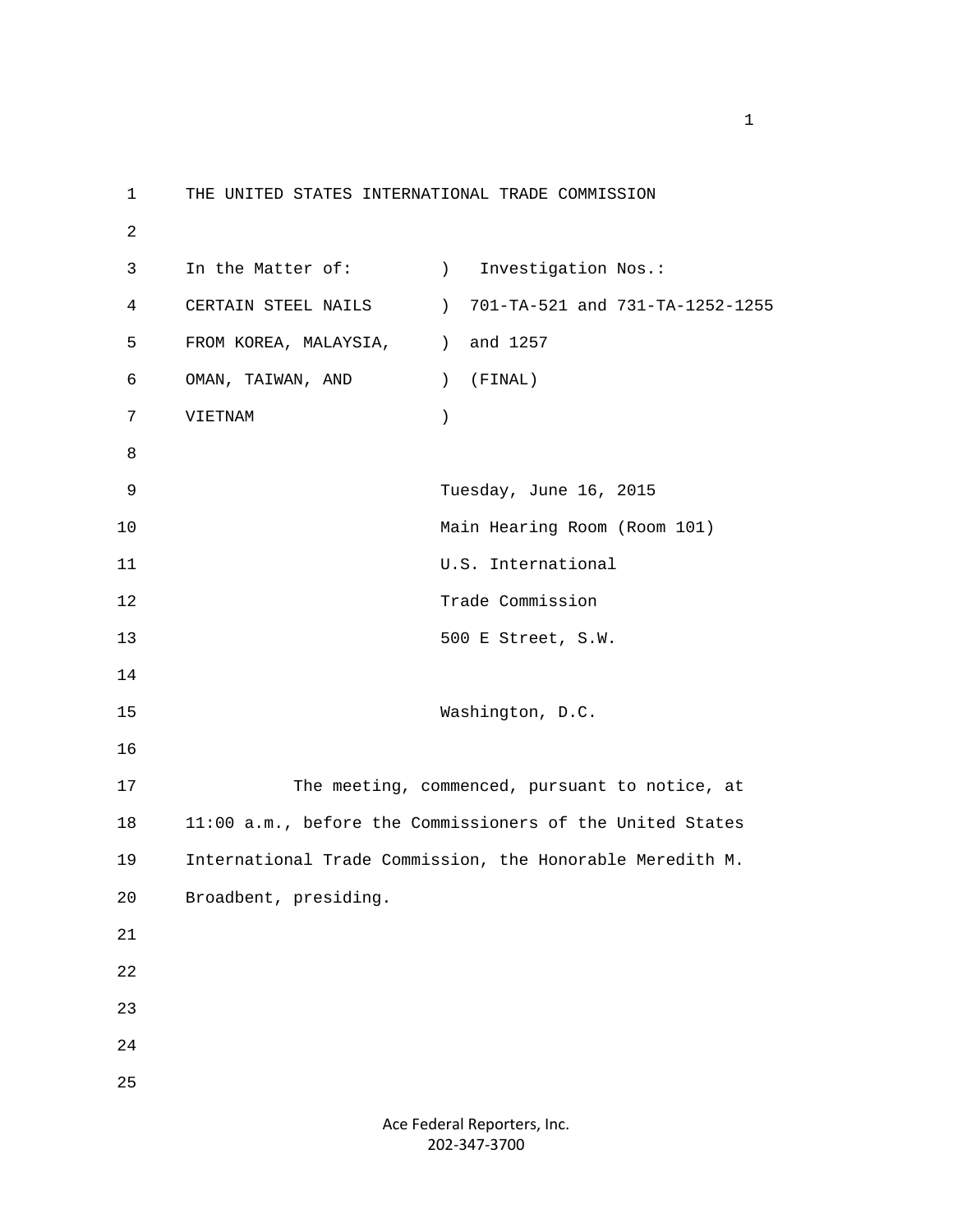### 1 APPEARANCES:

| 2           | On behalf of the International Trade Commission: |
|-------------|--------------------------------------------------|
| 3           | Commissioners:                                   |
| 4           | MEREDITH M. BROADBENT, CHAIRMAN                  |
| 5           | DEAN A. PINKERT, VICE CHAIRMAN (via telephone)   |
| 6           | IRVING A. WILLIAMSON, COMMISSIONER               |
| 7           | DAVID S. JOHANSON, COMMISSIONER                  |
| 8           | RHONDA K. SCHMIDTLEIN, COMMISSIONER              |
| 9           |                                                  |
| 10          |                                                  |
| 11          | Stat:                                            |
| 12          | GERALD HOUCK, INTERNATIONAL TRADE ANALYST        |
| 13          | FRED RUGGLES, INVESTIGATOR                       |
| 14          | NATALINE VIRAY-FUNG, ATTORNEY                    |
| 15          | JAMES MCCLURE, SUPERVISORY INVESTIGATOR          |
| 16          | LAUREN GAMACHE, ECONOMIST                        |
| 17          |                                                  |
| 18          | WILLIAM R. BISHOP, SUPERVISORY HEARINGS AND      |
| 19          | INFORMATION OFFICER                              |
| 20          | SHARON BELLAMY, PROGRAM SUPPORT SPECIALIST       |
| $2\sqrt{1}$ | SONIA PARVEEN, STUDENT INTERN                    |
| 22          |                                                  |
| 23          |                                                  |
| 24          |                                                  |
| 25          |                                                  |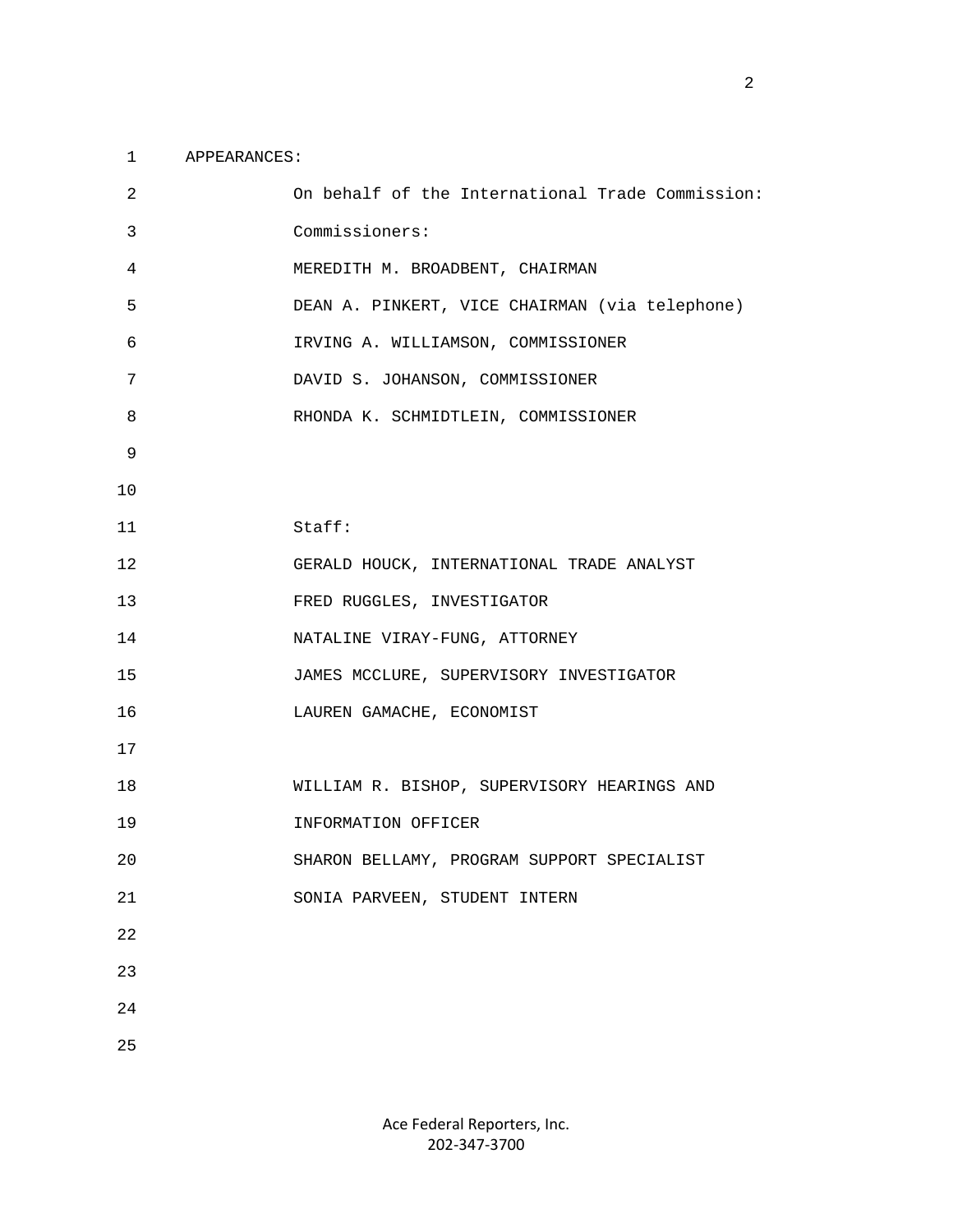1 P R O C E E D I N G S 2 (11:00 a.m.) 3 CHAIRMAN BROADBENT: Good morning. This meeting 4 of the U.S. International Trade Commission will now come to 5 order. Welcome to Vice Chairman Pinkert who is 6 participating by telephone. 7 VICE CHAIRMAN PINKERT: Good morning. 8 CHAIRMAN BROADBENT: Good morning. 9 I understand that there are no agendas for future 10 meetings or outstanding action jackets to consider. 11 Is there any objection to approval of the minutes 12 from May 5th, 7th, 15th, 19th and 21, 2015, or to 13 Ratification List 15-006? 14 (No response.) 15 CHAIRMAN BROADBENT: Hearing no objection, they 16 are approved. 17 Next we turn to the vote on Investigation Nos. 18 701-521 and 731-1252 and 1255 and 1257. Final, Certain 19 Steel Nails from Korea, Malaysia, Oman, Taiwan and Vietnam. 20 Welcome to Mr. McClure and to the staff who 21 participated in these investigations. 22 Are there any questions for the staff? 23 (No response.) 24 CHAIRMAN BROADBENT: Are there any additions or 25 corrections to the staff report?

> Ace Federal Reporters, Inc. 202‐347‐3700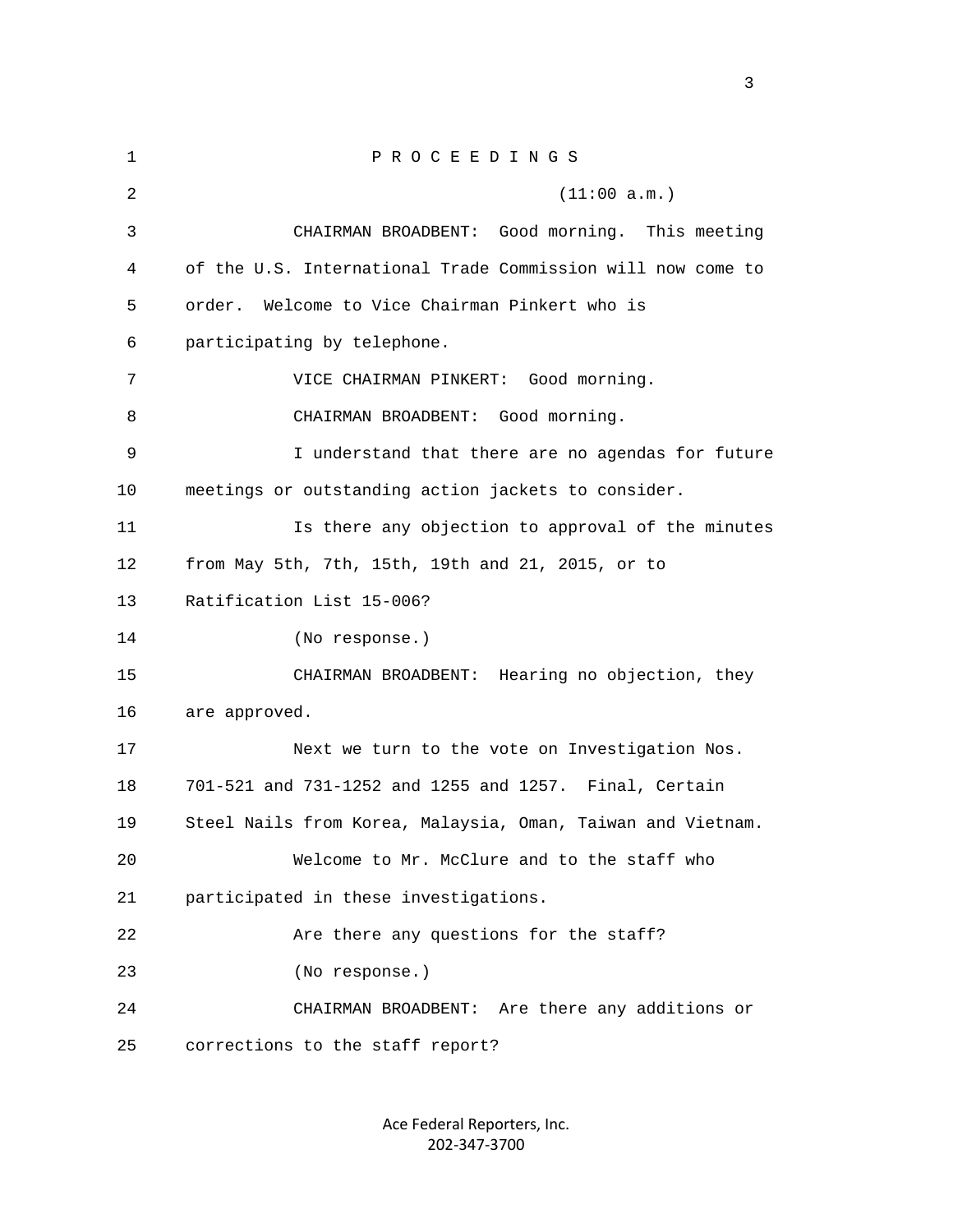1 MR. McCLURE: Jim McClure, Office of 2 Investigations. Thank you, Madam Chairman. The report may 3 be approved subject to revisions contained in Office of 4 Investigations Memoranda INV-NN033 and INV-NN034 dated June 5 8 and June 10 respectively. 6 Just a point of personal privilege before I hand 7 the mike back to you, I would like to thank this 8 investigative team. These were challenging investigations, 9 multiple countries, lots of questionnaires, lots of data, 10 lots of questions. In particular I would like to thank our 11 economist Lauren Gamache. In the past few weeks she's 12 fielded a multitude of questions that she handled in a 13 professional, precise, and very prompt manner. She is 14 certainly the master of the quick turnaround. 15 As my first boss way back in the '60s used to 16 tell us when we would do something right, you've done good. 17 Lauren, you done good. 18 Back to you. 19 CHAIRMAN BROADBENT: Thank you, Mr. McClure, 20 that's great to hear. 21 Are there any objections -- is there any 22 objection to approval of this staff report as revised by Mr. 23 McClure? 24 (No response.)

25 CHAIRMAN BROADBENT: Hearing none the staff

Ace Federal Reporters, Inc. 202‐347‐3700

4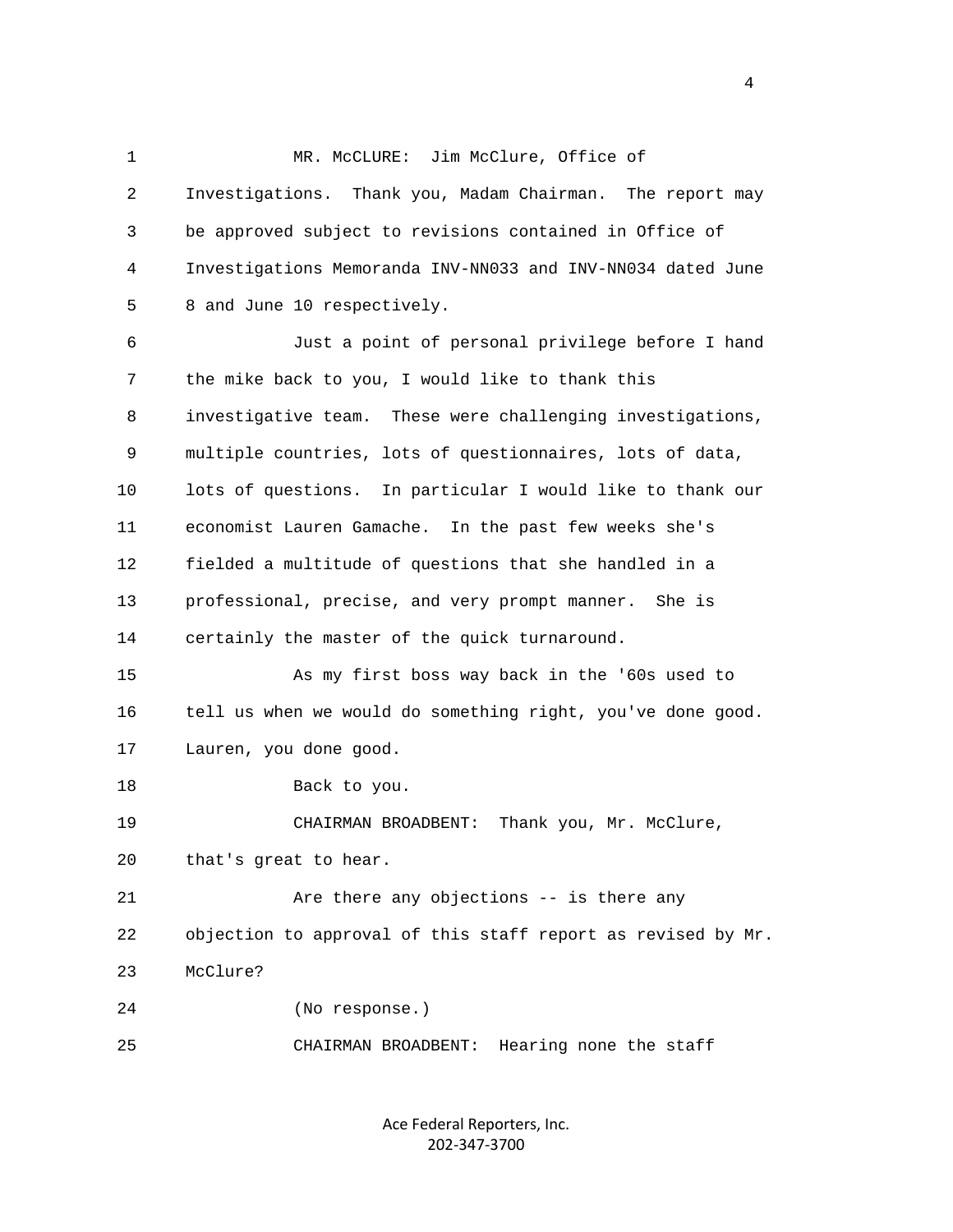1 report is approved.

| $\overline{2}$ | Mr. Secretary, will you please call the roll?                |
|----------------|--------------------------------------------------------------|
| 3              | MR. BISHOP: Commissioner Kieff is not                        |
| 4              | participating.                                               |
| 5              | Commissioner Schmidtlein?                                    |
| 6              | COMMISSIONER SCHMIDTLEIN: I vote in the                      |
| 7              | affirmative.                                                 |
| 8              | MR. BISHOP: Commissioner Broadbent?                          |
| 9              | CHAIRMAN BROADBENT: I vote in the negative.                  |
| 10             | MR. BISHOP: Commissioner Pinkert?                            |
| 11             | COMMISSIONER PINKERT: I vote in the affirmative.             |
| 12             | MR. BISHOP: Commissioner Williamson?                         |
| 13             | COMMISSIONER WILLIAMSON: I vote in the                       |
| 14             | affirmative.                                                 |
| 15             | MR. BISHOP: Commissioner Johanson?                           |
| 16             | COMMISSIONER JOHANSON: I vote in the                         |
| 17             | affirmative.                                                 |
| 18             | MR. BISHOP: Madam Chairman, the Commission has               |
| 19             | reached affirmative determinations.                          |
| 20             | CHAIRMAN BROADBENT:<br>Thank you, Mr. Secretary.             |
| 21             | Further information regarding these                          |
| 22             | determinations will be in the press release. Views of the    |
| 23             | Commission currently are scheduled to be completed and filed |
| 24             | on July 6th, 2015.                                           |
| 25             | Thank you to all the staff that participated in              |

Ace Federal Reporters, Inc. 202‐347‐3700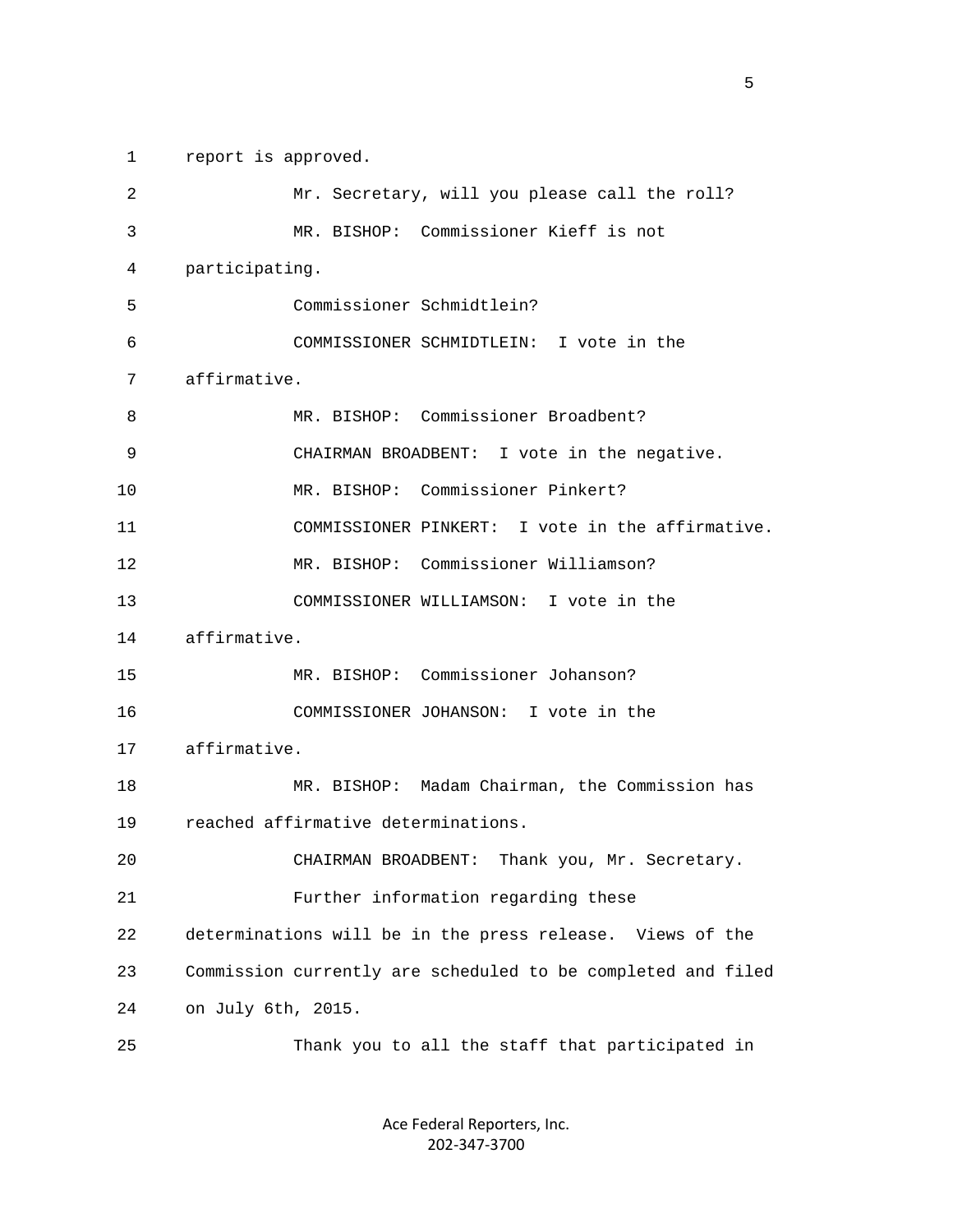1 these investigations. 2 Seeing that there is no other business before the 3 Commission, this meeting is adjourned. 4 (Whereupon, at 11:04 a.m., the meeting was 5 adjourned.)